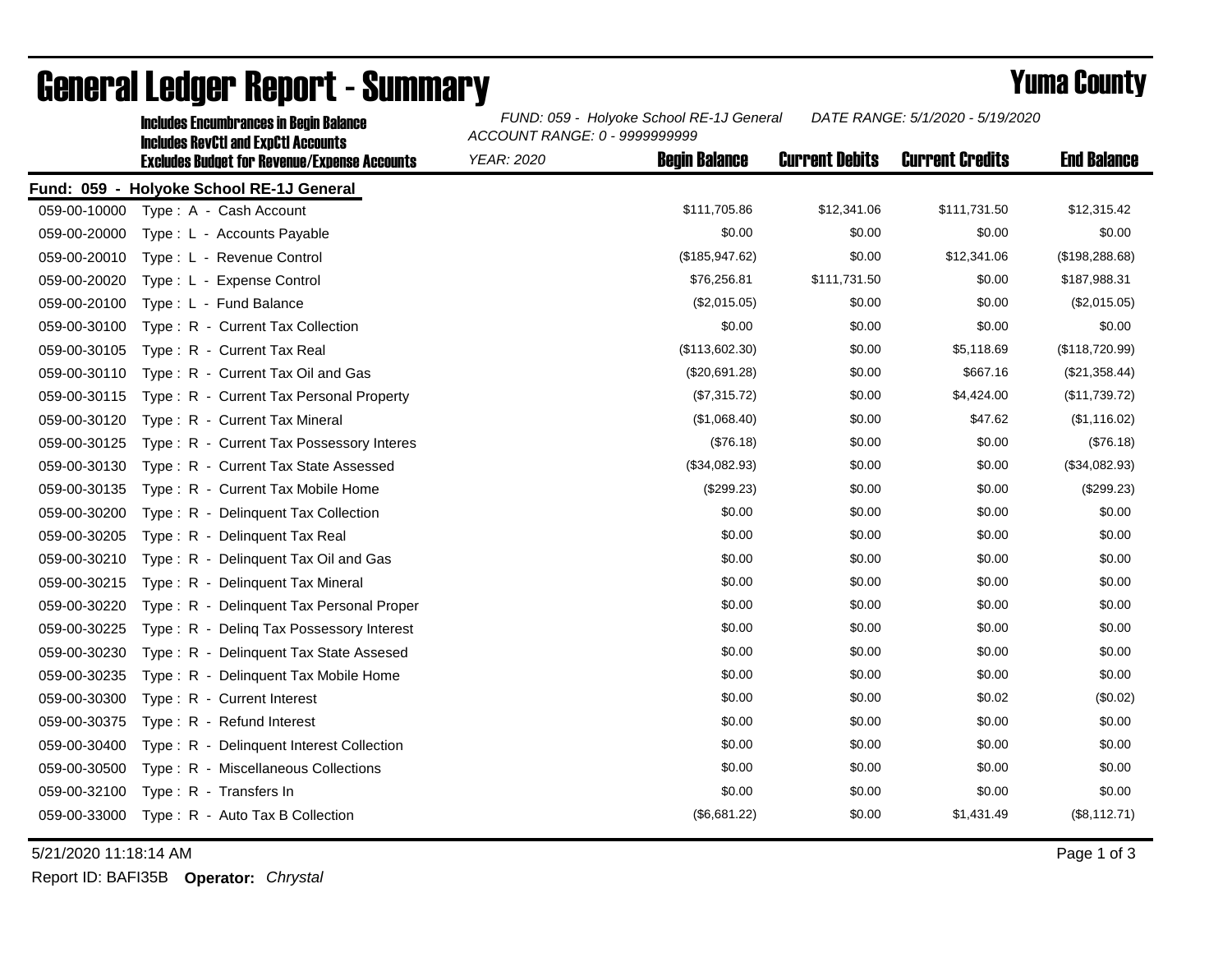|              | <b>Includes Encumbrances in Begin Balance</b><br><b>Includes RevCtI and ExpCtI Accounts</b> |                                                     |                                          | FUND: 059 - Holyoke School RE-1J General<br>DATE RANGE: 5/1/2020 - 5/19/2020<br>ACCOUNT RANGE: 0 - 9999999999 |                             |                      |                       |                                  |                    |
|--------------|---------------------------------------------------------------------------------------------|-----------------------------------------------------|------------------------------------------|---------------------------------------------------------------------------------------------------------------|-----------------------------|----------------------|-----------------------|----------------------------------|--------------------|
|              |                                                                                             | <b>Excludes Budget for Revenue/Expense Accounts</b> |                                          | <b>YEAR: 2020</b>                                                                                             |                             | <b>Begin Balance</b> | <b>Current Debits</b> | <b>Current Credits</b>           | <b>End Balance</b> |
|              |                                                                                             | Fund: 059 - Holyoke School RE-1J General            |                                          |                                                                                                               |                             |                      |                       |                                  |                    |
| 059-00-33100 |                                                                                             | Type: R - Auto Tax A & F Collection                 |                                          |                                                                                                               |                             | (\$2,130.36)         | \$0.00                | \$652.08                         | (\$2,782.44)       |
| 059-00-49100 |                                                                                             | Type: X - Treasurer Fees                            |                                          |                                                                                                               |                             | \$442.86             | \$25.64               | \$0.00                           | \$468.50           |
| 059-00-49401 |                                                                                             | Type: X - Transfer Out                              |                                          |                                                                                                               |                             | \$0.00               | \$0.00                | \$0.00                           | \$0.00             |
| 059-00-49500 |                                                                                             | Type: X - Checks Written / ACH Transfer             |                                          |                                                                                                               |                             | \$75,813.95          | \$111.705.86          | \$0.00                           | \$187,519.81       |
|              |                                                                                             |                                                     | Fund: 059 - Holyoke School RE-1J General |                                                                                                               | Totals :                    | (\$109,690.81)       | \$235,804,06          | \$136,413.62                     | (\$10,300.37)      |
|              |                                                                                             |                                                     | <b>Total Fund Revenues:</b>              | \$12,341.06                                                                                                   | <b>Total Fund Expenses:</b> |                      | \$111,731.50          | <b>Net Revenue Over Expense:</b> | (\$99,390.44)      |

## General Ledger Report - Summary **Seneral Ledger Report - Summary**